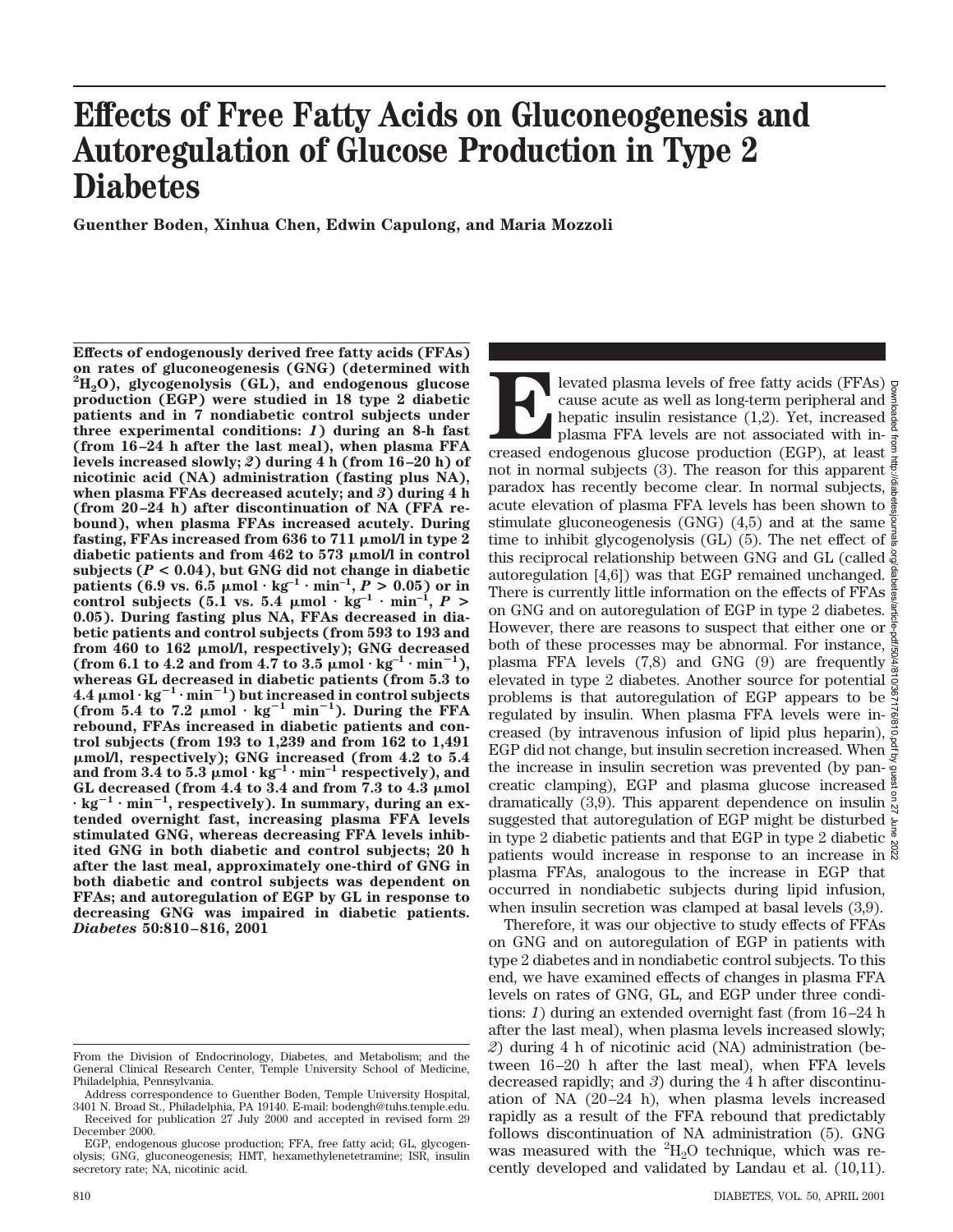TABLE 1 Study subjects

|                  | Fasting plus NA                |                     | Fasting                        |                     |
|------------------|--------------------------------|---------------------|--------------------------------|---------------------|
|                  | Type 2<br>diabetic<br>subjects | Control<br>subjects | Type 2<br>diabetic<br>subjects | Control<br>subjects |
| $\boldsymbol{n}$ | 9                              | 6                   | 14                             | 7                   |
| Sex (M/F)        | 3/6                            | 3/3                 | 6/8                            | 4/3                 |
| Age (years)      | $60.0 \pm 4.1$                 | $58.3 \pm 3.0$      | $59.5 \pm 3.4$                 | $58.3 \pm 2.6$      |
| Weight (kg)      | $80.6 \pm 6.4$                 | $76.2 \pm 3.5$      | $89.0 \pm 7.1$                 | $80.7 \pm 5.6$      |
| Height (cm)      | $161 \pm 3$                    | $172 \pm 2.6$       | $166.5 \pm 2.9$                | $173 \pm 2.5$       |
| Fat $(\%)$       | $35.9 \pm 3.3$                 | $28.2 \pm 3.5$      | $36.2 \pm 3.0$                 | $28.6 \pm 2.5$      |
| BMI $(kg/m^2)$   | $30.6 \pm 1.6$                 | $25.7 \pm 0.6$      | $31.8 \pm 2.5$                 | $26.8 \pm 1.3$      |
| $FPG$ (mol/l)    | $9.6 \pm 1.2$                  | $5.7 \pm 0.3$       | $11.0 \pm 1.4$                 | $5.5 \pm 0.2$       |

Data are means  $+$  SE unless otherwise indicated.

Major advantages of this method are that it determines GNG from all precursors (including glycerol) and that it avoids the problems related to unknown precursorspecific activity in the liver that has plagued all previous isotopic methods (12). One issue that has remained unresolved, however, is the possibility of glycogen cycling that could theoretically influence GNG estimates (13).

#### **RESEARCH DESIGN AND METHODS**

A total of 18 patients with type 2 diabetes (5 patients participating in one study and 13 in both studies) and 7 nondiabetic control subjects (1 subject participating in one study and 6 in both studies) volunteered for these studies (Table 1). Weight, percent fat, and BMI measurements were higher in the diabetic patients than in the control subjects, but these differences were not statistically significant (weight  $P = 0.21$ , percent fat  $P = 0.14$ , and BMI  $P =$ 0.13). All diabetic patients had been treated with oral hypoglycemic agents (sulfonylureas, biguanides, or both) and some had received, in addition, small doses of NPH insulin (5–20 U) at bedtime. These medications were withheld starting 2–3 days before the studies. The patients' body weights were stable for at least 2 months, and their diets contained a minimum of 250 g/day of carbohydrates for at least 2 days before the studies. Informed written consent was obtained from all subjects after the nature, purpose, and potential risks of the study were explained to them.

**Experimental design.** All subjects were admitted to the Temple University Hospital General Clinical Research Center the day before the studies. At 6:00 P.M., the subjects ingested a meal of 14 kcal/kg body wt; the meal was composed of 53% carbohydrate, 15% protein, and 32% fat. Then they fasted for 24 h, but were allowed water ad libitum. At 11:00 P.M., a baseline blood sample was obtained. The subjects drank 2.5 g of  ${}^{2}{\rm H}_{2}{\rm O}$  (99.9% hydrogen-2) (Isotec, Miamisburg, OH) per kilogram of body water at 11:00 P.M. and again 4 h later, at 3:00 A.M. Body water was assumed to be 50% of body weight in women and 60% of body weight in men. Additional water ingested during the fast was enriched to 0.5% with  $\rm{^2H_2O}$  to prevent dilution of the isotopic steady state. The studies began at 8:00 A.M. the day after, with the subjects reclined in bed. A short polyethylene catheter was inserted into an antecubital vein for infusion of isotopes. Another catheter was placed into a contralateral forearm vein for blood sampling. This arm was wrapped with a heating blanket  $(-70^{\circ}C)$  to arterialize venous blood. The following studies were performed.

**Study 1: fasting plus NA.** The objective of this study was to determine rates of GNG, GL, and EGP in response to acutely decreasing and acutely increasing plasma levels of FFA. A total of nine type 2 diabetic patients and six nondiabetic control subjects were studied. At 16 h after the last meal, NA (UDL Laboratories, Rockford, IL) was given orally every 30 min for 4 h (100 mg at 0, 30, 180, 210, and 240 min; and 150 mg at 60, 90, l20, and 150 min). Blood samples were drawn 16, 20, and 24 h after the last meal for determination of rates of GNG and glucose turnovers and for determination of plasma concentrations of substrates and hormones.

**Study 2: fasting.** This study served as a control to study 1. We studied 14 patients with type 2 diabetes and 7 control subjects in this protocol, which was identical to study 1, except that NA was not given.

#### **Analytical procedures**

*C-peptide kinetics.* Approximately 1 week before the studies, a 50-nmol bolus of biosynthetic human C-peptide (Eli Lilly, Indianapolis, IN) was

administered intravenously to each subject after an overnight fast. Plasma C-peptide concentrations were measured, and C-peptide kinetic parameters were calculated at frequent intervals for 3 h as described by Polonsky et al. (14).

*Insulin secretory rates.* The C-peptide kinetic parameters were used to calculate prehepatic insulin secretory rates (ISRs) for each time interval between successive blood samples by deconvolution of peripheral C-peptide concentrations according to Polonsky et al. (14) and Eaton et al. (15).

**Rates of GNG and GL.** GNG was determined with the  ${}^{2}H_{2}O$  method of Landau and colleagues  $(10,11)$  using the C5-to-<sup>2</sup>H<sub>2</sub>O ratio. Enrichment in hexamethylenetetramine (HMT) from C5 of blood glucose was determined by gas chromatography–mass spectrometry (Hewlett-Packard 5,989 mass spectrometry, 5,890 gas chromatography; Palo Alto, CA) of mass plus 1 (mass 141) (5). Background enrichment was measured in blood samples obtained before 2 H2O ingestion. HMTs of 0.125, 0.25, 0.5, 0.75, 1.0, and 2.0% hydrogen-2 enrichment from 1-[<sup>2</sup>H]sorbitol served as standards to calculate the fraction of blood glucose produced from GNG.

Enrichment of hydrogen-2 in plasma water was determined 16, 20, and 24 h after the last meal with an isotope ratio mass spectrometer (PDZ Europa, London, U.K.) using a standard curve with known enrichment ranging from 0.25 to 1.0%.

GNG ( $\mu$ mol · kg<sup>-1</sup> · min<sup>-1</sup>) was calculated by multiplying the C5-to-<sup>2</sup>H<sub>2</sub>O ratio with EGP. GL was calculated as the difference between EGP and GNG. Glucose turnover. Glucose turnover was determined with 3-[<sup>3</sup>H]glucose, which was infused intravenously for 9.5 h (14.5–24 h of fast), starting with a  $\frac{3}{5}$ bolus adjusted proportionally to the degree of hyperglycemia (40  $\upmu\mathrm{Ci}\,\times$ mmol/l glucose/5.5) followed by a continuous infusion of 0.4  $\mu$ Ci/min. This method base boon charm to any method has been shown to produce steady state tracer-specific activities  $\frac{\delta}{\delta}$ within 60 min, even in severely hyperglycemic patients (16). In this study, specific activities were the same after 60 and 90 min of tracer infusions (0.47  $\pm$ 0.05 vs. 0.47  $\pm$  0.04  $\mu$ Ci/mmol). Glucose was isolated from blood for determination of 3-[3 H]glucose-specific activity, as described (17). Rates of total body glucose appearance  $(R_a)$  and disappearance  $(R_d)$  were calculated using<br>Steele's equation for non–steady-state conditions (18). The rates of EGP were equal to glucose  $R_a$ , because no glucose was infused during these studies. **Body composition.** Body composition was determined by bioelectrical  $\frac{3}{8}$ 

impedance analysis (19).

*Substrate and hormone analyses.* Plasma glucose was measured with a  $\frac{8}{9}$ glucose analyzer (YSI, Yellow Springs, OH). Insulin was determined by radioimmunoassay using an antiserum with minimal  $(0.2%)$  cross-reactivity  $\frac{3}{2}$ with proinsulin (Linco, St. Charles, MO). Human growth hormone (Diagnostic  $\frac{3}{\infty}$ Products, Los Angeles, CA) and glucagon (Linco) were determined with  $\frac{1}{\omega}$ radioimmunoassay kits. Cortisol and epinephrine were measured with kits (Diagnostic Products and Amersham Life Sciences, Arlington Heights, IL,  $\frac{1}{\alpha}$ respectively). Plasma FFA concentration was determined with a kit from  $\frac{8}{9}$ Wako Pure Chemical (Richmond, VA). Downloaded from http://diabetesjournals.org/diabetes/article-pdf/50/4/810/367176/810.pdf by guest on 27 June 2022

Plasma glycerol, lactate, alanine, glutamine, glutamate, β-hydroxybutyrate,  $\frac{a}{g}$ and acetoacetate were determined enzymatically.

**Statistical analysis.** All data are expressed as the mean  $\pm$  SE. Statistical  $\frac{a}{a}$ analysis was performed using the SAS program (SAS Institute, Cary, NC). Analysis of variance with repeated measures was used to determine the  $\frac{1}{2}$ differences in GNG, EGP, FFA, and GL across time points. Pairwise comparison for each time point was then performed if overall comparison was 2022 statistically significant.

### **RESULTS**

**FFA, glycerol, glucose, growth hormone, and insulin** *FFA.* Fasting (from 16–24 h) increased FFA levels gradually (from 636  $\pm$  44 to 711  $\pm$  55 µmol/l) in type 2 diabetic patients and from  $462 \pm 68$  to  $573 \pm 86$  µmol/l in control subjects  $(P < 0.04)$  (Fig. 1). Fasting plus NA  $(16–20 h)$ reduced plasma FFA levels from 593  $\pm$  54 to 193  $\pm$  69  $\mu$ mol/l in diabetic patients and from 460  $\pm$  40 to 162  $\pm$  46  $\mu$ mol/l in control subjects (both  $P < 0.01$ ). After discontinuation of NA (20–24 h), plasma FFA levels rebounded to 1,239  $\pm$  200 µmol/l in diabetic patients and to 1,491  $\pm$ 252  $\mu$ mol/l in control subjects (both  $P < 0.02$ ).

*Glycerol.* Fasting tended to increase glycerol levels slightly (from 99  $\pm$  11 to 113  $\pm$  12 µmol/l in diabetic patients and from 69  $\pm$  7 to 152  $\pm$  40 µmol/l in control subjects, both  $P > 0.05$ ). Fasting plus NA reduced plasma glycerol levels from  $81 \pm 10$  to  $35 \pm 6$  µmol/l ( $P < 0.01$ ) in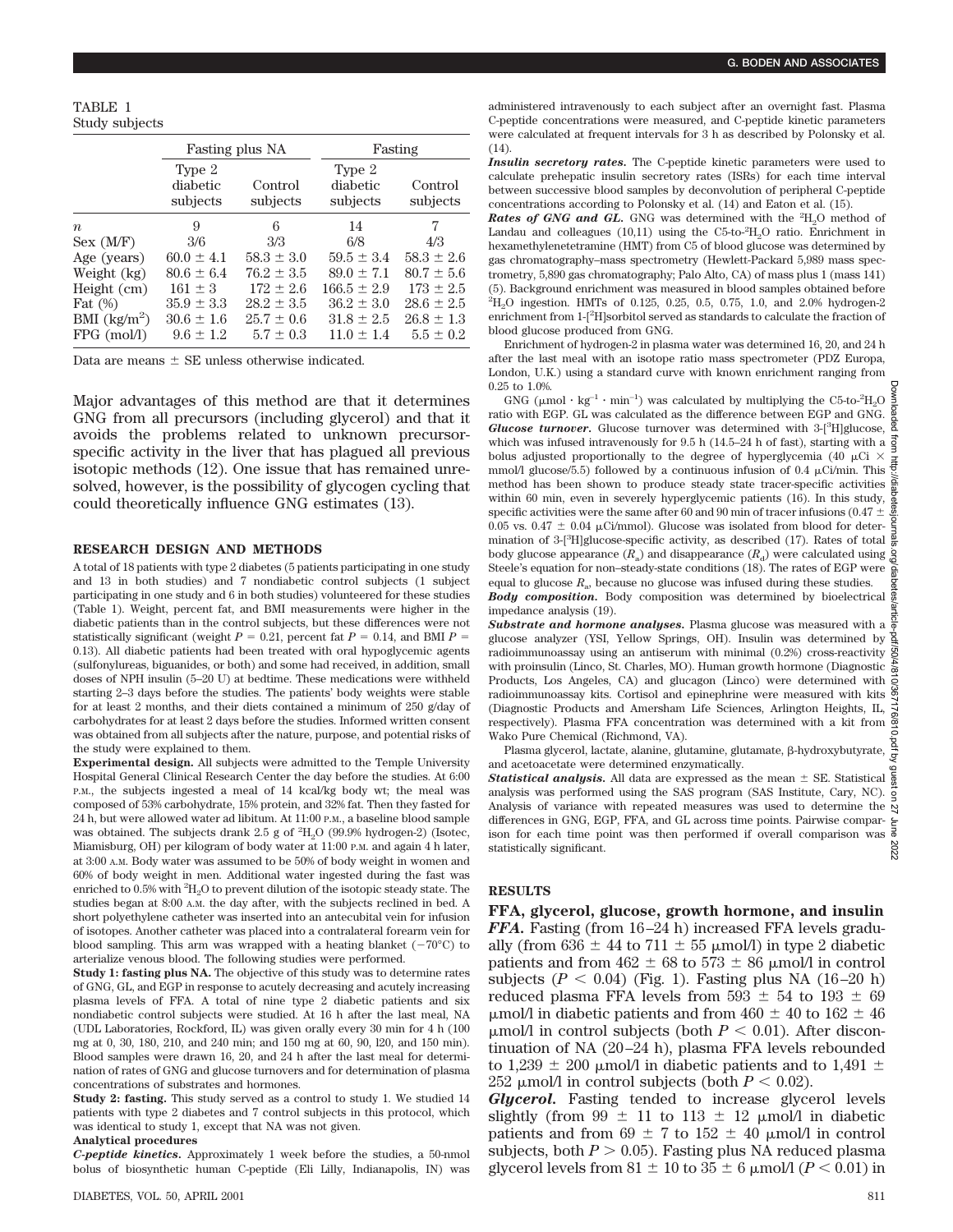

Downloaded from http://diabetesjournals.org/diabetes/article-pdf/50/4/810/367176/810.pdf by guest on 27 June 2022 Downloaded from http://diabetesjournals.org/diabetes/article-pdf/50/4/810/367176/810.pdf by guest on 27 June 2022

**FIG. 1. Substrates and hormones in 14 subjects with type 2 diabetes and in 7 control subjects during an 8-h fast (from 16–24 h after the last meal)** and in 9 subjects with type 2 diabetes and in 6 control subjects during  $(16-20 h)$  and after  $(20-24 h)$  NA administration. Data are means  $\pm$  SE.

diabetic patients and from 87  $\pm$  25 to 16  $\pm$  5 µmol/l (*P* < 0.01) in control subjects. After discontinuation of NA, glycerol levels rebounded to  $253 \pm 86$  µmol/l in diabetic patients and to 218  $\pm$  47 µmol/l in control subjects.

*Glucose.* During fasting, plasma glucose decreased from  $11.0 \pm 1.4$  mmol/l (at 16 h) to  $9.3 \pm 1.1$  mmol/l (at 24 h) in diabetic patients ( $P < 0.05$ ) and from  $5.5 \pm 0.2$  to  $5.0 \pm 0.1$ mmol/l in control subjects  $(P < 0.01)$ . During fasting plus NA, glucose decreased in diabetic patients from  $9.6 \pm 1.1$ to  $7.5 \pm 1.0$  mmol/l ( $P < 0.001$ ) and did not change significantly in control subjects (5.7  $\pm$  0.3 vs. 5.2  $\pm$  0.3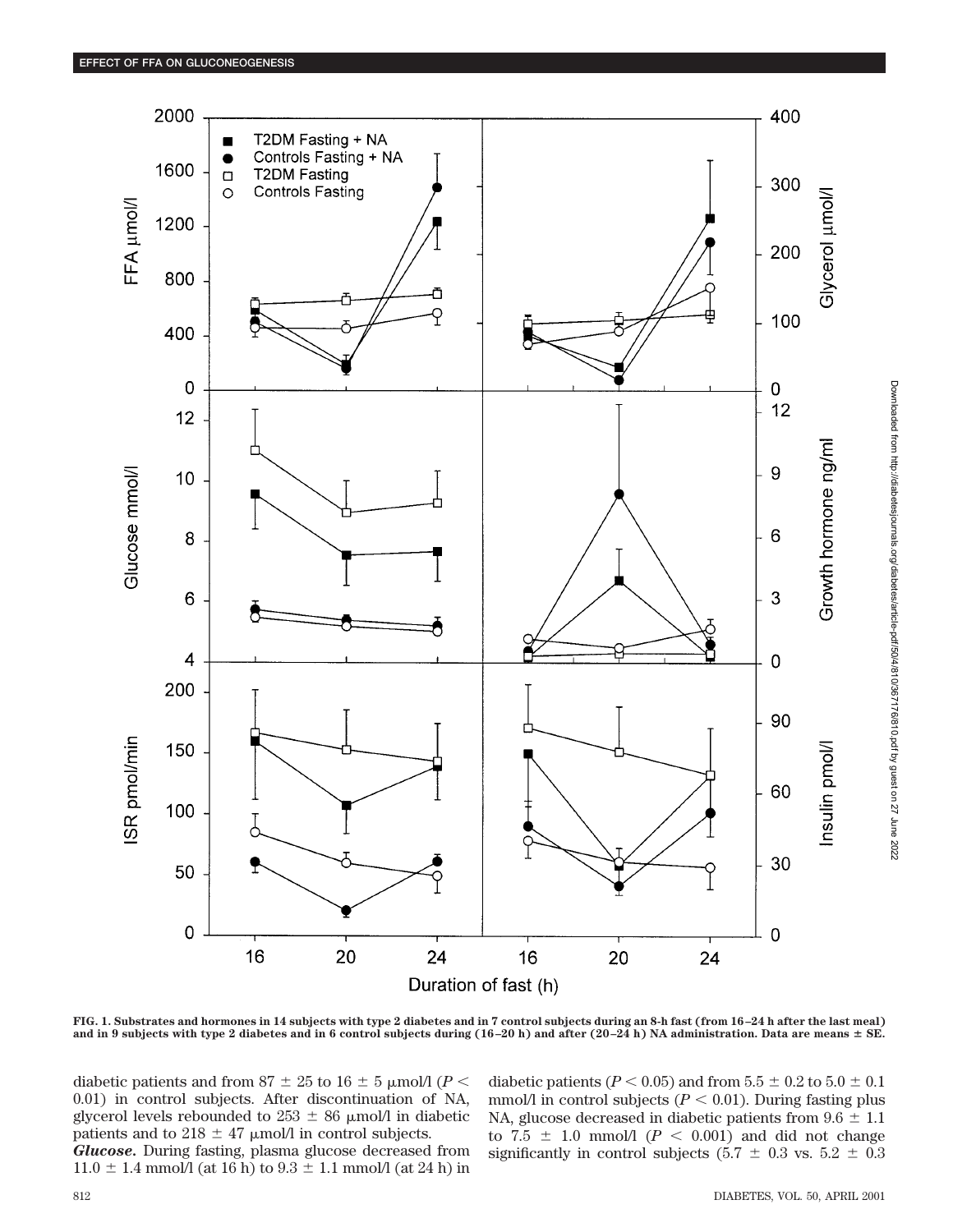### TABLE 2 Substrates and hormones

| Type 2 diabetic subjects |                 | Control subjects |                 |                 |                 |
|--------------------------|-----------------|------------------|-----------------|-----------------|-----------------|
| 16h                      | 20h             | 24 h             | 16h             | 20h             | 24 h            |
|                          |                 |                  |                 |                 |                 |
|                          |                 |                  |                 |                 |                 |
| $348 \pm 73*$            | $411 \pm 82$ †  | $499 \pm 101$    | $140 \pm 23$ :  | $300 \pm 40$ §  | $623 \pm 139$   |
| $210 \pm 35$             | $126 \pm 36#$   | $875 \pm 131$    | $328 \pm 94$    | $161 \pm 11***$ | $1,281 \pm 353$ |
|                          |                 |                  |                 |                 |                 |
| $2,269 \pm 169$          | $2,065 \pm 142$ | $2,052 \pm 103$  | $1,832 \pm 114$ | $1,804 \pm 122$ | $1,847 \pm 84$  |
| $2,112 \pm 248$          | $2,235 \pm 241$ |                  | $1,830 \pm 93$  |                 | $1,829 \pm 96$  |
|                          |                 |                  |                 |                 |                 |
| $68 \pm 5$               | $66 \pm 7$      | $72 \pm 8$       | $60 \pm 8$      | $66 \pm 7$      | $63 \pm 9$      |
| $76 \pm 10$              | $70 \pm 9$      | $90 \pm 9$       | $57 \pm 5$      | $58 \pm 4$      | $72 \pm 8$      |
|                          |                 |                  |                 |                 |                 |
| $18 \pm 5$               | $23 \pm 4$      | $22 \pm 3$       | $17 \pm 3$      | $20 \pm 4$      | $25 \pm 4$<br>p |
| $24 \pm 4$               | $37 \pm 8$      | $30 \pm 4$       | $28 \pm 5$      | $34 \pm 8$      | $77 \pm 42$     |
|                          |                 |                  |                 |                 |                 |
| $320 \pm 26$ ††          | $275 \pm 23$    | $316 \pm 58$     | $225 \pm 31$    | $168 \pm 16$    | $131 \pm 23$    |
| $362 \pm 54$             | $369 \pm 54$    | $470 \pm 165$    | $203 \pm 33$    | $260 \pm 55$    | $304 \pm 138$   |
|                          |                 |                  | $2,344 \pm 168$ |                 | $1,797 \pm 100$ |

mmol/l). During the FFA rebound, plasma glucose did not change in diabetic patients or control subjects.

*Growth hormone.* Plasma growth hormone levels did not change in either group during fasting. Growth hormone levels increased during fasting plus NA in seven of nine patients with type 2 diabetes (from  $0.26 \pm 0.03$  to  $3.93 \pm 0.03$ 1.53 ng/ml,  $P < 0.05$ ) and in six of six control subjects (from  $0.54 \pm 0.05$  to  $8.09 \pm 4.27$  ng/ml,  $P < 0.05$ ). During the FFA rebound, growth hormone levels returned to basal values in all diabetic patients and control subjects.

*ISR.* During fasting, ISR decreased in diabetic patients (from  $167 \pm 36$  to  $143 \pm 32$  pmol/min) and in control subjects (from  $85 \pm 15$  to  $50 \pm 14$  pmol/min,  $P < 0.04$ ). ISR decreased during fasting plus NA in diabetic patients and control subjects (from  $160 \pm 48$  to  $107 \pm 23$  pmol/min and from  $61 \pm 9$  to  $21 \pm 6$  pmol/min, respectively;  $P < 0.001$ ) and increased during the FFA rebound (from  $107 \pm 23$  to 139  $\pm$  27, pmol/min *P* < 0.04, and from 21  $\pm$  6 to 61  $\pm$  6 pmol/min,  $P < 0.002$ , respectively).

*Insulin.* During fasting, insulin levels tended to decrease in diabetic patients (from  $88 \pm 18$  to  $68 \pm 20$  pmol/l, NS) and in control subjects (from  $40 \pm 7$  to  $29 \pm 9$  pmol/l, NS). In diabetic patients and control subjects, insulin decreased during fasting plus NA (from  $77 \pm 22$  to  $30 \pm 8$ ,  $P < 0.05$ , and from  $46 \pm 10$  to  $21 \pm 4$  pmol/l,  $P < 0.04$ , respectively) and increased during the FFA rebound (from  $30 \pm 8$  to  $68 \pm 17$  pmol/l and from  $21 \pm 4$  to  $52 \pm 10$  pmol/l, both  $P \le$ 0.02).

*Other substrates and hormones.* At 16 h, plasma concentrations of the sum of the five major GNG precursors (lactate, alanine, glutamine, glutamate, and glycerol) were not significantly different in type 2 diabetic patients compared with control subjects (Table 2). Precursor concentrations did not change in either group during fasting alone, during fasting plus NA, or during the FFA rebound.

There were no statistically significant differences in the plasma concentration of glucagon and epinephrine at any time between 16 and 24 h. Cortisol levels were higher at 16 h in diabetic patients than in control subjects (362  $\pm$  54 vs.  $203 \pm 33$  nmol/l,  $P < 0.03$ ), and cortisol levels in control subjects were lower at 24 than at 16 h (131  $\pm$  23 vs. 225  $\pm$ 31 nmol/l,  $P < 0.02$ ).

## **GNG, GL, and EGP**

*GNG.* During fasting, GNG did not change significantly in diabetic patients (from 6.9  $\pm$  1.0 to 6.5  $\pm$  0.6 µmol  $\cdot$  kg<sup>-1</sup>  $\cdot$ min<sup>-1</sup>) or in control subjects (from  $5.1 \pm 0.3$  to  $5.4 \pm 0.2 \frac{2}{3}$  $\mu$ mol · kg<sup>-1</sup> · min<sup>-1</sup>) (Fig. 2); although expressed as percent of EGP, GNG increased significantly in diabetic patients and control subjects (from 58.1  $\pm$  4.0 to 72.3  $\pm$  2.2% and  $\frac{3}{5}$ from 52.1  $\pm$  2.5 to 64.2  $\pm$  2.2%, respectively,  $P < 0.04$ ) (Table 2). During fasting plus NA, GNG decreased in  $\frac{3}{8}$ diabetic patients (from 6.1  $\pm$  0.7 to 4.2  $\pm$  0.3  $\mu$ mol·kg<sup>-1</sup>· min<sup>-1</sup>,  $P < 0.03$ ), whereas in control subjects the change (from  $4.7 \pm 0.4$  to  $3.5 \pm 0.6$   $\mu$ mol  $\cdot$  kg<sup>-1</sup>  $\cdot$  min<sup>-1</sup>) was not  $\frac{8}{8}$ statistically significant. During the FFA rebound, GNG increased from  $4.2 \pm 0.3$  to  $5.4 \pm 0.4$  µmol  $\cdot$  kg<sup>-1</sup>  $\cdot$  min<sup>-1</sup>  $(P < 0.03)$  in diabetic patients and from  $3.5 \pm 0.6$  to  $5.3 \pm \frac{1}{5}$ 0.8  $\mu$ mol·kg<sup>-1</sup>·min<sup>-1</sup> in control subjects (*P* < 0.05). Downloaded from http://diabetesjournals.org/diabetes/article-pdf/50/4/810/367176/810.pdf by guest on 27 June 2022

GNG correlated positively with FFA in control subjects  $\frac{8}{5}$  $(r = 0.63, P < 0.009)$  and in diabetic patients  $(r = 0.55, P <$ 0.02) and correlated negatively with serum insulin  $(r =$  $-0.51$ ,  $P = 0.04$ ) over the 8-h study period (16–24 h). *GL.* Fasting was associated with a significant decrease of GL in diabetic patients (from  $4.7 \pm 0.6$  to  $2.4 \pm 0.2$  µmol  $\cdot$  $kg^{-1} \cdot min^{-1}$ ,  $P < 0.001$ ) and in control subjects (from 4.8  $\pm$ 0.5 to 3.0  $\pm$  0.2  $\mu$ mol · kg<sup>-1</sup> · min<sup>-1</sup>, *P* < 0.01). During fasting plus NA, GL tended to increase in control subjects (from  $5.4 \pm 0.6$  to  $7.2 \pm 0.9$   $\mu$ mol  $\cdot$  kg<sup>-1</sup>  $\cdot$  min<sup>-1</sup>) and tended to decrease in diabetic patients (from  $5.3 \pm 0.6$  to  $4.4 \pm 0.4$ )  $\mu$ mol · kg<sup>-1</sup> · min<sup>-1</sup>); so that at 20 h, GL was significantly higher in control subjects than in diabetic patients (7.3  $\pm$ 0.9 vs. 4.4  $\pm$  0.4  $\mu$ mol · kg<sup>-1</sup> · min<sup>-1</sup>, *P* < 0.02). During the FFA rebound, GL decreased in diabetic patients (from  $4.4 \pm 0.4$  to  $3.4 \pm 0.5$  µmol  $\cdot$  kg<sup>-1</sup>  $\cdot$  min<sup>-1</sup>) and in control subjects (from 7.2  $\pm$  0.9 to 4.3  $\pm$  0.5  $\mu$ mol · kg<sup>-1</sup> · min<sup>-1</sup>,  $P < 0.02$ .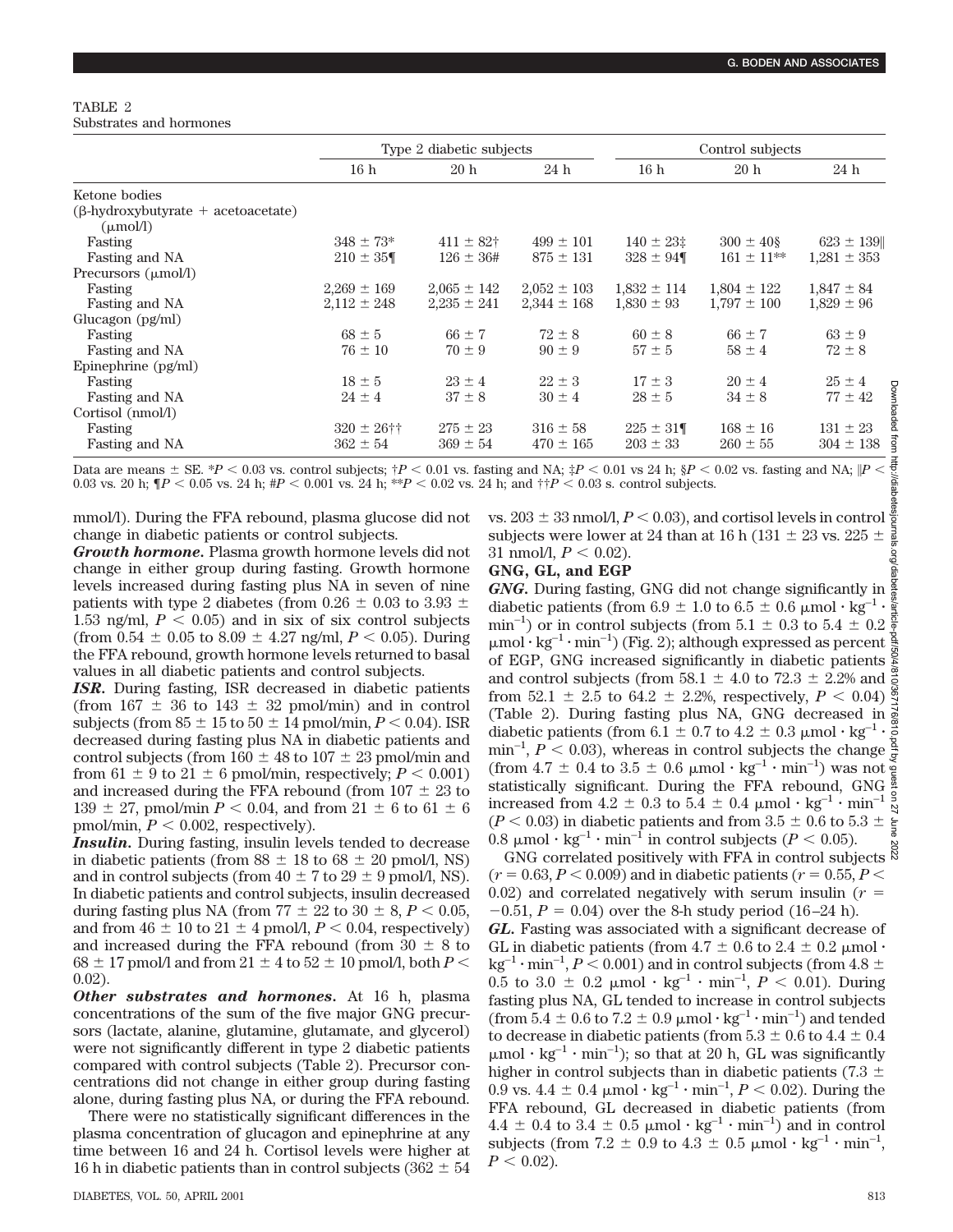

**FIG. 2. GNG, GL, and EGP in 14 subjects with type 2 diabetes and in 7 control subjects during an 8-h fast (16–24 h after the last meal) and in 9 subjects with type 2 diabetes and 6 control subjects during (16–24 h) and after NA administration (20–24 h). GNG: type 2 diabetic patients (T2DM) 16 vs. 20 h,** *P* **< 0.03, and 20 vs. 24 h,** *P* **< 0.03; and T2DM NA 20 h vs. T2DM fasting 20 h,** *P* **< 0.02. Control subjects NA 20 h vs. control subjects fasting 20 h,** *P* **< 0.05. GL: T2DM fasting 16 vs. 24 h,** *P* **< 0.001; control subjects fasting 16 h vs. 24 h,** *P* **< 0.01; and T2DM NA 20 h vs. control subjects NA 20 h,** *P* **< 0.02. EGP: T2DM fasting 16–24 h,** *P* **< 0.05; control subject fasting 16h vs. 24 h,** *P* **< 0.03; and T2DM NA** 16 vs. 20 h,  $P < 0.02$ .

*EGP.* EGP decreased during fasting in both groups (from 11.4  $\pm$  0.7 to 8.9  $\pm$  0.7  $\mu$ mol  $\cdot$  kg<sup>-1</sup>  $\cdot$  min<sup>-1</sup> in diabetic patients,  $P < 0.05$ , and from  $9.8 \pm 0.6$  to  $8.5 \pm 0.3$  µmol  $\cdot$  $kg^{-1} \cdot min^{-1}$  in control subjects,  $P < 0.03$ ). During fasting plus NA, EGP declined in diabetic patients (from 11.4  $\pm$ 1.0 to 8.8  $\pm$  0.5  $\mu$ mol · kg<sup>-1</sup> · min<sup>-1</sup>,  $P < 0.02$ ), whereas it did not change in control subjects ( $10.5 \pm 0.4$  vs.  $10.7 \pm 0.7$  $\mu$ mol·kg<sup>-1</sup>·min<sup>-1</sup>, NS). During the FFA rebound, EGP did not change in diabetic patients (8.8  $\pm$  0.5 vs. 8.8  $\pm$  0.7  $\mu$ mol·kg<sup>-1</sup>·min<sup>-1</sup>, NS) or in control subjects (from 10.7  $\pm$  $0.7$  to  $9.\overline{4} \pm 0.6$   $\mu$ mol·kg<sup>-1</sup>·min<sup>-1</sup>, NS).

#### **DISCUSSION**

**FFA and GNG.** One important result of this study was that GNG responses to changes in plasma FFA concentrations were similar in diabetic patients and control subjects, i.e., we found no evidence that GNG in patients with  $\frac{1}{2}$ type 2 diabetes responded abnormally to changing plasma  $\frac{3}{8}$ FFA levels. The reason for this may have been that most of our diabetic patients were reasonably well controlled and  $\frac{3}{2}$ were able to compensate for their insulin resistance with  $\frac{2}{3}$ augmented insulin secretion. Therefore, it may well be that  $\frac{5}{8}$ patients with more severe type 2 diabetes and more  $\frac{5}{8}$ compromised  $\beta$ -cell function may have more exaggerated  $\frac{3}{2}$ GNG responses to changes in plasma FFA concentrations.  $\frac{3}{2}$ In fact, recent findings that postabsorptive rates of GNG were higher than normal in subjects who had fasting  $\frac{8}{6}$ plasma glucose concentrations of  $>10$  mmol/l and had reduced insulin secretion rates are compatible with this notion (20).

Downloaded from http://diabetesjournals.org/diabetes/article-pdf/50/4/810/367176/810.pdf by guest on 27 June 2022Our diabetic patients had, although not statistically  $\frac{1}{2}$ significant, slightly higher weight, percent fat, and BMI than control subjects. To assess possible effects of obesity  $\frac{5}{2}$ on GNG and GL, we compared BMI with GNG and found  $\frac{S}{S}$ no significant correlation. Very similar findings have been  $\frac{3}{8}$ reported by Magnusson et al.  $(21)$ . Gastaldelli et al.  $(22)$ ,  $\frac{8}{3}$ on the other hand, recently reported that GNG was higher in obese than in lean nondiabetic subjects (8.3  $\pm$  1.0 vs.  $\vec{\xi}$ )  $5.6 \pm 0.6 \mu mol \cdot \text{min}^{-1} \cdot \text{kg}^{-1}$  FFM,  $P < 0.01$ ), whereas there was no difference between obese and lean patients with  $\frac{3}{5}$ type 2 diabetes (10.8 vs. 10.3  $\mu$ mol·min<sup>-1</sup>·kg<sup>-1</sup> FFM).  $\overline{z}$ 

In addition, the results demonstrated that fasting plasma  $\frac{2}{3}$ FFA levels were needed to maintain fasting rates of GNG in both diabetic patients and control subjects. Compared with GNG during fasting, decreasing plasma FFAs with NA decreased GNG by 35% (from 6.5 to 4.2  $\mu$ mol·kg<sup>-1</sup>·min<sup>-1</sup>) in diabetic patients and control subjects (from 5.4 to 3.5  $\mu$ mol · kg<sup>-1</sup> · min<sup>-1</sup>). This decrease in GNG was not caused by a direct effect of NA; as we and others have shown, NA per se does not affect GNG (5,23). On the other hand, NA administration was associated with significant decreases in insulin secretion and increases in plasma growth hormone concentrations in diabetic patients and control subjects. Insulin inhibits GNG (24), and growth hormone has been shown to inhibit insulin action on the liver and the periphery (25). Therefore, the inhibitory effect on GNG of lowering of FFA levels was probably underestimated to the extent that lower insulin and higher growth hormone levels stimulated GNG.

GNG continued at a rate of between 3 and 4  $\mu$ mol  $\cdot$  kg<sup>-1</sup>  $\cdot$  $min^{-1}$  in some subjects, even when plasma FFA concentrations had decreased to very low levels  $\ll 100 \mu$ mol/l).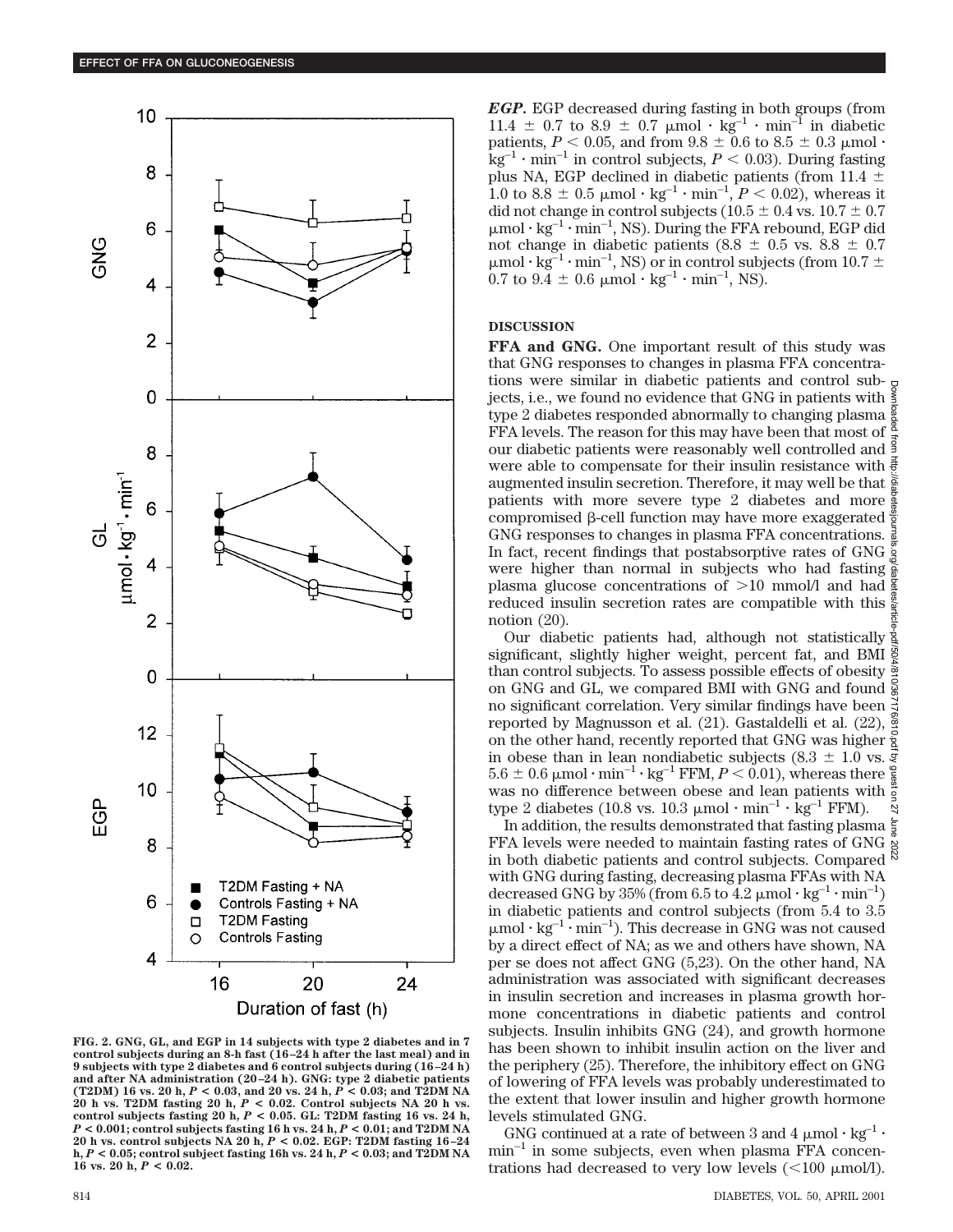| TABLE 3 |                                |
|---------|--------------------------------|
|         | GNG and GL during and after NA |

|                                 | Duration of fast  |                          |                    |  |
|---------------------------------|-------------------|--------------------------|--------------------|--|
|                                 | 16 h              | 20h                      | 24 h               |  |
| $GNG$ $(\%)$                    |                   |                          |                    |  |
| Fast                            | $58.1 \pm 4.0^*$  | $64.9 \pm 3.5^*$         | $72.3 \pm 2.2^*$   |  |
| Fast and NA                     | $53.1 \pm 3.4$    | $49.2 \pm 3.0^+$         | $63.2 \pm 3.8$     |  |
| Type 2 diabetic subjects $(\%)$ |                   |                          |                    |  |
| GL.                             |                   |                          |                    |  |
| Fast                            | $41.9 \pm 4.0^*$  | $35.1 \pm 3.5^*$         | $27.7 \pm 2.2^*$   |  |
| Fast and NA                     | $46.9 \pm 3.4$    | $50.8 \pm 3.0^{\dagger}$ | $36.8 \pm 3.8$     |  |
| <b>GNG</b>                      |                   |                          |                    |  |
| Fast                            | $52.1 \pm 2.5$ ‡§ | $58.4 \pm 1.2$           | $64.2 \pm 2.2$     |  |
| Fast and NA                     | $47.0 \pm 3.3$    | $33.2 \pm 6.1$           | $54.6 \pm 6.2$     |  |
| Control subjects (%)            |                   |                          |                    |  |
| GL                              |                   |                          |                    |  |
| Fast                            | $47.9 \pm 2.5$ ‡§ | $41.6 \pm 1.2$           | $35.8 \pm 2.2$ ‡ g |  |
| Fast and NA                     | $53.0 \pm 3.3$    | $66.8 \pm 6.1$           | $45.4 \pm 6.2$     |  |

This suggested that a part of GNG was independent of FFA levels and may have been driven by energy generated through protein oxidation, as has been suggested by Jungas et al. (26).

After discontinuation of NA, endogenous plasma FFA levels rebounded sharply in diabetic patients and control subjects (from  $\langle 200 \rangle$  to  $>1,200 \rangle$  µmol/l). The increase in FFAs was associated with an increase in GNG, which was similar in both groups. Interestingly, GNG increased only to levels that were reached during fasting alone  $(8-9 \mu m)$  $kg^{-1} \cdot min^{-1}$ ) when plasma FFA concentrations were much lower than during the FFA rebound (600–700 vs. 1,200– 1,500  $\mu$ mol/l). There are several possible reasons why GNG did not further increase: insulin levels also increased during this period (from 30 to 68 pmol/l in diabetic patients and from 21 to 52 pmol/l in control subjects) and may have prevented a greater increase in GNG; and a GNG rate of 8–9  $\mu$ mol · kg<sup>-1</sup> · min<sup>-1</sup> may have been the maximal rate that could be achieved under these conditions. This interpretation is supported by data from Rothmann et al. (27), who found that GNG (determined with  $^{13}$ C-nuclear magnetic resonance spectroscopy) in healthy volunteers was 8.3  $\pm$  0.5 µmol  $\cdot$  kg<sup>-1</sup>  $\cdot$  min<sup>-1</sup> (range 6.4–10.4) after 46–64 h of fasting when GNG accounted for nearly all  $(96 \pm 1\%)$ of the EGP.

The mechanisms by which FFAs have been postulated to modify GNG include changes in acetyl-CoA (to change pyruvate carboxylase activity), changes in NADH (needed for the glyceraldehyde 3-phosphate reaction), and changes in ATP (to provide energy for GNG) (28). In addition, we cannot exclude that glycerol, which is released with FFAs during lipolysis, may have contributed to the observed changes in GNG (29).

**FFAs, GL, and autoregulation of EGP.** When GNG increased (during the FFAs rebound), GL decreased proportionally, and EGP remained unchanged in type 2 diabetic patients; this suggested that autoregulation of EGP functioned normally. In contrast, when GNG decreased (during fasting plus NA) in diabetic patients, GL also decreased, and EGP decreased precipitously. This indicated that autoregulation of EGP in response to decreasing GNG was impaired in diabetic patients. However, one may question why these patients had normal autoregulation in response to increasing GNG, but abnormal autoreg- $\frac{5}{8}$ ulation in response to decreasing GNG. An explanation for  $\frac{8}{6}$ this peculiarity may be that patients with type 2 diabetes  $\frac{3}{2}$ did not truly autoregulate EGP in a feedback-like manner when GNG increased, i.e., the decrease in GL was not caused by the increase in GNG, but by something else. This interpretation is supported by the observation that  $\frac{1}{2}$ the GL decrease in diabetic patients and control subjects  $\frac{8}{9}$ was apparently unrelated to changes in GNG, as GL  $\frac{5}{8}$ decreased at similar rates, regardless of whether GNG remained unchanged (during fasting) or increased (during the FFA rebound). Moreover, because rates of GL are controlled largely by the hepatic glycogen content  $(30,31)$ ,  $\frac{8}{9}$ it seems likely that the decreasing hepatic glycogen con- $\frac{3}{8}$ tent during the fast, rather than the increasing GNG, was responsible for the decreasing GL. On the other hand, our  $\frac{5}{2}$ data provided evidence for a feedback-like autoregulation  $\vec{\xi}$ of EGP under conditions of decreasing rates of GNG. In  $\frac{8}{8}$ fact, the reciprocal increase in GL when GNG decreased occurred not only in the elderly and mildly overweight  $\Im$ control subjects (this study), but also occurred in a group  $\overline{5}$ of younger and leaner nondiabetic control subjects (5). Downloaded from http://diabetesjournals.org/diabetes/article-pdf/50/4/810/367176/810.pdf by guest on 27 June 2022

The mechanism responsible for autoregulation of EGP  $\frac{8}{100}$ in response to changing FFA levels and the reason why autoregulation was impaired in type 2 diabetic patients were not investigated and remain uncertain. It may be more difficult for patients with type 2 diabetes to increase GL during the extended fast because their glycogen stores were lower than those of the control subjects; Magnusson et al. (21) have recently reported lower glycogen stores in patients with type 2 diabetes than in nondiabetic control subjects.

**Summary and significance.** Our results showed that the regulation of GNG by FFA appeared to be normal in type 2 diabetic patients. However, this may not be true for subjects who are more severely insulin deficient than those studied here. In fact, a recent study showed decreased insulin secretion to be a main cause for elevated GNG in patients with type 2 diabetes (20). In addition, the data demonstrated that after a 20-h fast at least 35% of GNG in type 2 diabetic patients and nondiabetic subjects